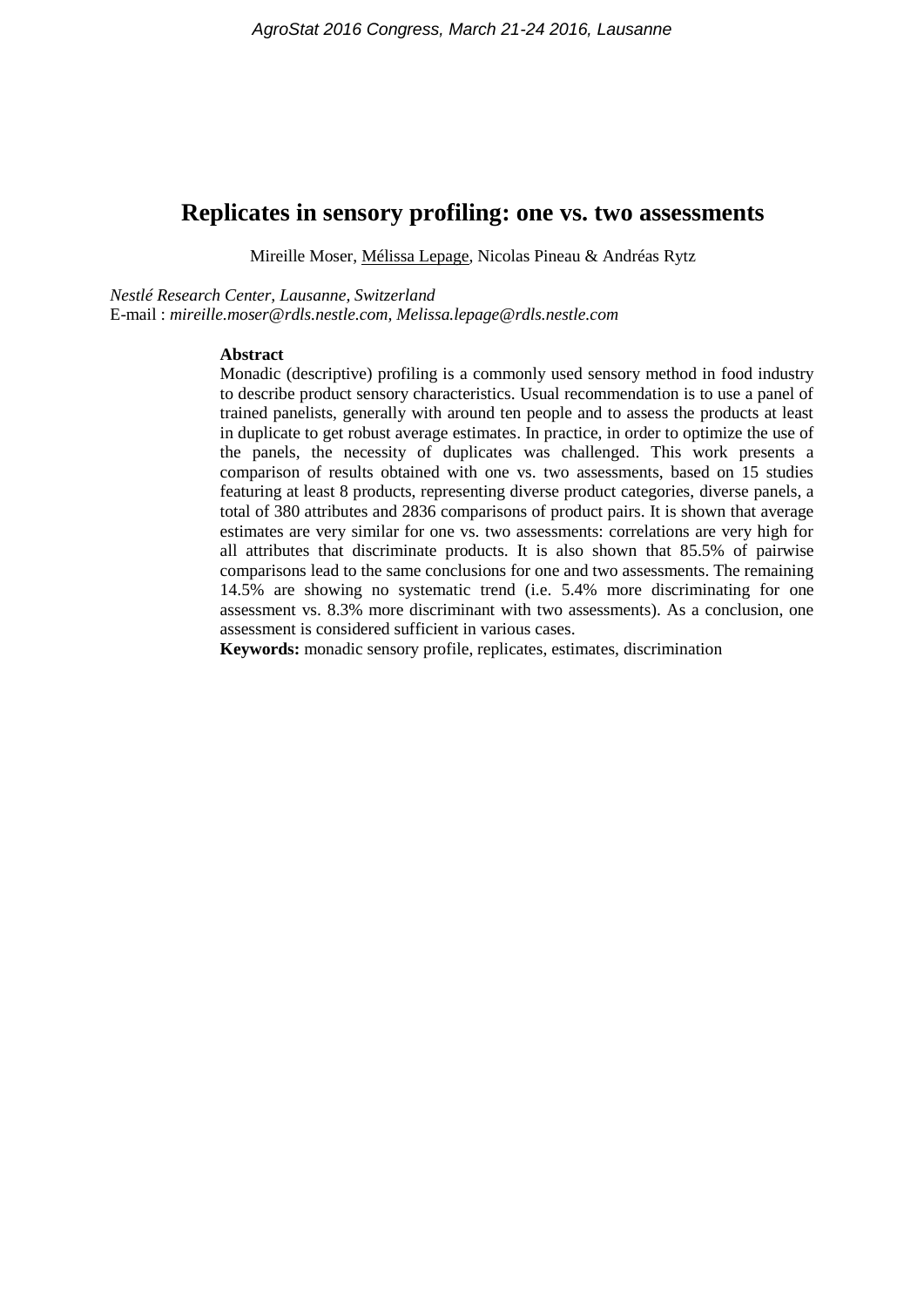# 1. Introduction

Monadic (descriptive) profiling is a commonly used sensory method in food industry to describe product sensory characteristics. Usual recommendation is to use a panel of trained panelists, generally with around ten people and to assess the products at least in duplicate to get robust average estimates [1]. In practice, in order to optimize the use of the panels, the necessity of duplicates was challenged. A first internal study [2] based on one study showed that product estimates based on one assessment were very close from the estimates based on two assessments. In addition the loss of power to detect significant differences was relatively low, even though not always negligible. To go further in this direction and quantify this loss of discrimination ability in a more robust way, we propose here to use two statistical indexes:

- the correlation between the estimated product averages with one assessment and the estimated product average with two assessments
- the contingency tables assessing the consistency of the conclusions for each pair of products (Is my product A significantly higher (resp. lower) than my product B for a given sensory attribute?) between the datasets with one vs. two assessments.

Results will be presented based on a benchmark of 15 studies featuring at least 8 products, representing diverse product categories (including beverages, food and petfood), diverse panels, a total of 380 attributes and 2836 comparisons of product pairs. Table 1 indicates the main characteristics of these 15 studies that all featured two assessments (i.e. it is possible to consider both of them or only the first assessment).

|                |    |    | Study ID Nb panelists Nb products Nb attributes Nb rep |                         |
|----------------|----|----|--------------------------------------------------------|-------------------------|
| Average        | 11 | 17 | 25                                                     | $\mathbf{2}$            |
| $\mathbf{1}$   | 12 | 8  | 17                                                     | $\overline{\mathbf{c}}$ |
| $\overline{c}$ | 11 | 9  | 20                                                     | $\overline{c}$          |
| 3              | 12 | 9  | 30                                                     | $\overline{2}$          |
| $\overline{a}$ | 11 | 11 | 23                                                     | $\overline{c}$          |
| 5              | 11 | 11 | 23                                                     | $\overline{c}$          |
| 6              | 8  | 12 | 41                                                     | $\overline{2}$          |
| 7              | 9  | 12 | 21                                                     | $\overline{c}$          |
| 8              | 11 | 12 | 14                                                     | $\overline{2}$          |
| 9              | 12 | 13 | 22                                                     | $\overline{2}$          |
| 10             | 12 | 15 | 17                                                     | $\overline{2}$          |
| 11             | 12 | 18 | 23                                                     | $\overline{c}$          |
| 12             | 9  | 24 | 59                                                     | $\overline{2}$          |
| 13             | 12 | 26 | 24                                                     | $\overline{2}$          |
| 14             | 12 | 36 | 24                                                     | $\overline{2}$          |
| 15             | 11 | 42 | 22                                                     | $\overline{2}$          |

*Table 1: Description of the 15 studies (number of panelists, products, attributes, and replicates)*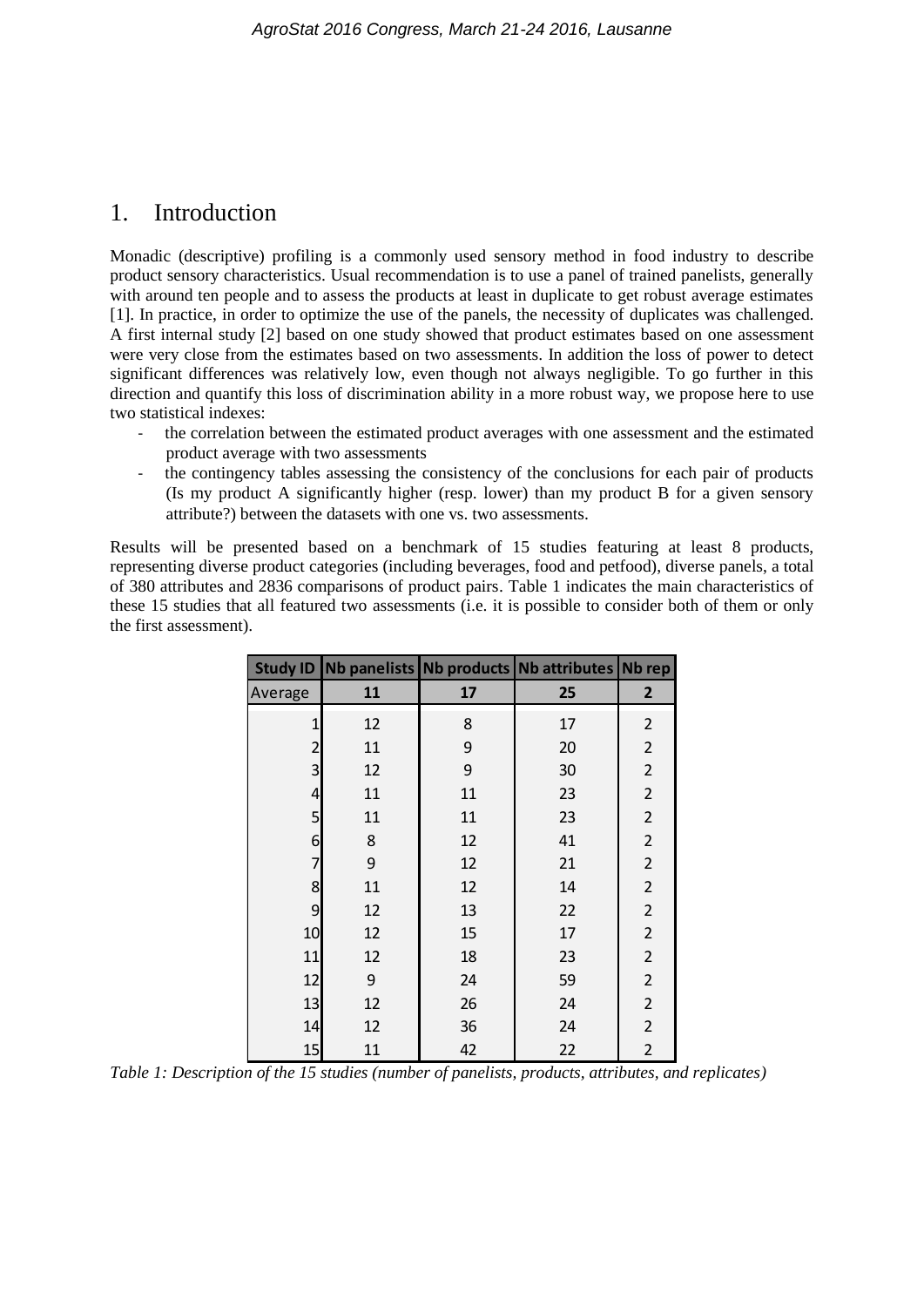#### 2. Comparing one vs. two assessements

### **2.1 Correlations between 1 vs. 2 assessments for average estimates**

In figure 1, one can see that there are in majority high correlations between the estimated product averages for one assessment and the estimated product average for two assessments. Lower correlations (less than 0.8) are associated with small  $\sqrt{F}$ , in other terms with non-significant attributes. Therefore, having only one assessment enables then to draw similar conclusions on significant attributes than using two assessments.



*Figure 1: Association between the Pearsons' correlations coefficients between the estimated product averages for one vs. two assessments (Y) and the square root of the Fisher value to evaluate the Product effect in the* 2 *way ANOVA with the product (fix) and subject (random) effects (X). Each dot corresponds to a sensory attribute (380 attributes in 15 total studies)*

## **2.2 Consistencies between 1 vs. 2 assessments for pairwise product comparisons**

Table 2 quantifies the consistency of the results obtained for each comparison of two products (namely A and B) between one and two assessments. Globally, in 85.5% of the cases, conclusions on the pairwise products are similar between the full dataset and the dataset with only the first replicate. Out of the 14% 5.4% are more discriminating for one assessment and 8.3% are more discriminant with two assessments

|                             |       | 2 assessments                             |                                   |       |
|-----------------------------|-------|-------------------------------------------|-----------------------------------|-------|
|                             |       |                                           | $A < B$ n.s. <sup>*</sup> $A > B$ |       |
|                             |       |                                           | $A < B$ 20.1% 2.7%                | 0.4%  |
| $\frac{1st}{\text{ssm cm}}$ |       | $\mathbf{n}.\mathbf{s}$ <sup>*</sup> 4.2% | 46.0%                             | 4.1%  |
| asse                        | A > B | 0.4%                                      | 2.7%                              | 19.4% |

*Table 2: Contingency table based on 76116 pairwise comparisons coming from 15 studies \*NS: Non significant result, significance level has been set to 5% (LSD post-hoc comparison…)*